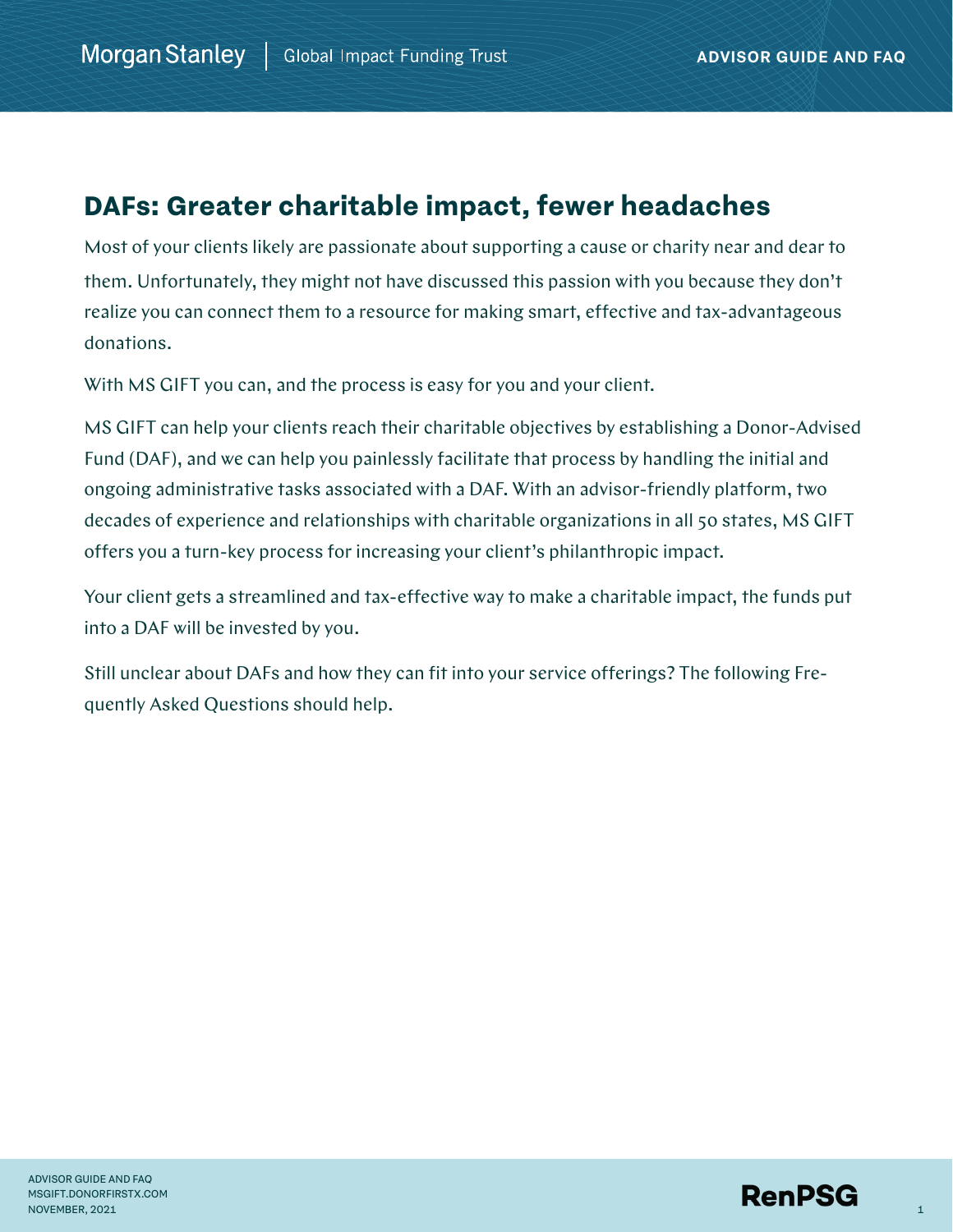# **FREQUENTLY ASKED QUESTIONS**

#### **What is a DAF?**

A DAF is an irrevocable charitable giving vehicle that gives donors a tax-advantageous way for putting their assets to work supporting charities and causes they believe in.

## **How do DAFs work?**

A donor makes a gift to a sponsoring charity (a role MS GIFT can fulfill), which then establishes a DAF on the donor's behalf. The funds are invested, and the DAF's growth is used to support charitable organizations through grants. Once the fund is established, a donor can contribute to it as frequently as desired.

# **What tax advantages do DAFs offer?**

A donor gets an immediate tax benefit for the initial contribution to a DAF and for all subsequent donations. If the donor contributes capital appreciated property (i.e. stocks, mutual funds or ETFs), the donor will avoid capital gains tax when the charity sells the assets.

#### **Why should a donor choose a DAF?**

DAFs offer a variety of benefits, but the most frequent reasons for donating to a DAF include the opportunity to make both an immediate and long-term impact for a cause or charity the donor believes in, to maintain some influence over how funds are granted to charities, to pass on a legacy of giving, and to reduce the impact of capital gains and other taxes.

#### **When is a DAF the right solution?**

DAFs provide a sound giving solution in a wide range of scenarios, but they are especially helpful for donors who need a charitable tax deduction to offset a taxable event. are facing considerable capital gains taxes, are anticipating a major liquidity event (such as an inheritance, business liquidation or stock sale), are interested in creating a legacy of giving, or who simply want to give to multiple charities without having to deal with paperwork and record keeping.

## **Is a DAF irrevocable?**

Yes. Funds donated to a DAF cannot be withdrawn, although they can be transferred to another DAF account.

#### **Can a donor contribute real estate or stock to a DAF?**

Yes. In fact, donating assets is often the most effective way to give. By allowing a nonprofit to dispose of assets, the donor avoids capital gains taxes, which means the value of the gift can be higher and the cost of giving will be lower. Special planning is required, so make sure you consult with tax and legal professionals.



**Currently, MS GIFT supports more than \$5b in DAF assets for its clients.**